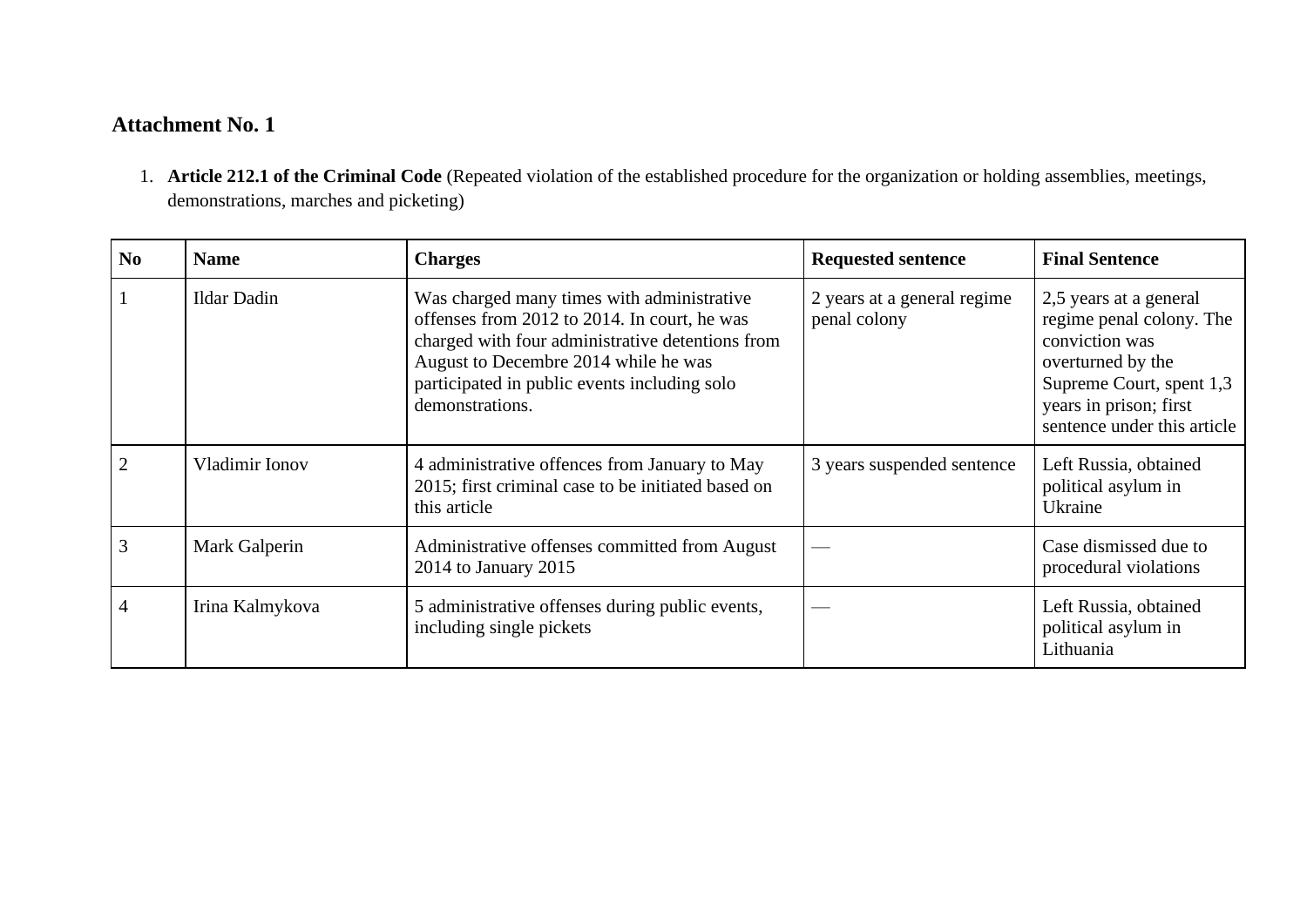| 5 | Vyacheslav Egorov             | Repeated administrative offenses during the<br>protests against the landfill in Kolomna, Moscow<br>region                                                                                                                                                                                                                                                                                                                                                                                                                                                          |                                               | Ongoing investigation                                                                           |
|---|-------------------------------|--------------------------------------------------------------------------------------------------------------------------------------------------------------------------------------------------------------------------------------------------------------------------------------------------------------------------------------------------------------------------------------------------------------------------------------------------------------------------------------------------------------------------------------------------------------------|-----------------------------------------------|-------------------------------------------------------------------------------------------------|
| 6 | Andrey Borovikov              | Administrative offenses during protests against the<br>construction of a landfill at the Shiyes station in<br>the Arkhangelsk region                                                                                                                                                                                                                                                                                                                                                                                                                               | 3 years forced labour                         | 400 hours of community<br>service                                                               |
|   | Konstantin Kotov <sup>1</sup> | On March 2, 2019 Kotov participated in an action<br>in support of MSU graduate student Azat<br>Miftakhov; on May $13 - in$ an action in support of<br>defendants for "Network" Case and "New<br>Greatness" Case; on June $12 -$ in an action in<br>support of journalist Ivan Golunov; on August 10 -<br>in a rally in support of unregistered candidates to<br>the Moscow City Duma and persecuted for<br>participating in the rallies, and also called for<br>withdrawal on July 19 due to the non-admission of<br>opposition candidates to the Moscow City Duma | 4,5 years at a general regime<br>penal colony | 1,5 years at a general<br>regime penal colony<br>(after a cassation appeal)<br>and case review) |

2. **Moscow Case**, it is a series of criminal cases brought from late July to late October 2019 after public events and social media publications about disagreeing with the prohibition of independent candidates for elections to the Moscow City Duma.

Most of the defendants in the case were accused of riots and violence against police after participating in an unauthorised protest on July 27, 2019 in Moscow, which included a rally at the Moscow City Hall and a march along the city streets. According to the OVD-Info, 1373 people were detained that day.

<sup>1</sup> Konstantin Kotov is listed in two tables: accused under Art. 212.1 of the Criminal Code of the Russian Federation and persons involved in the "Moscow Case".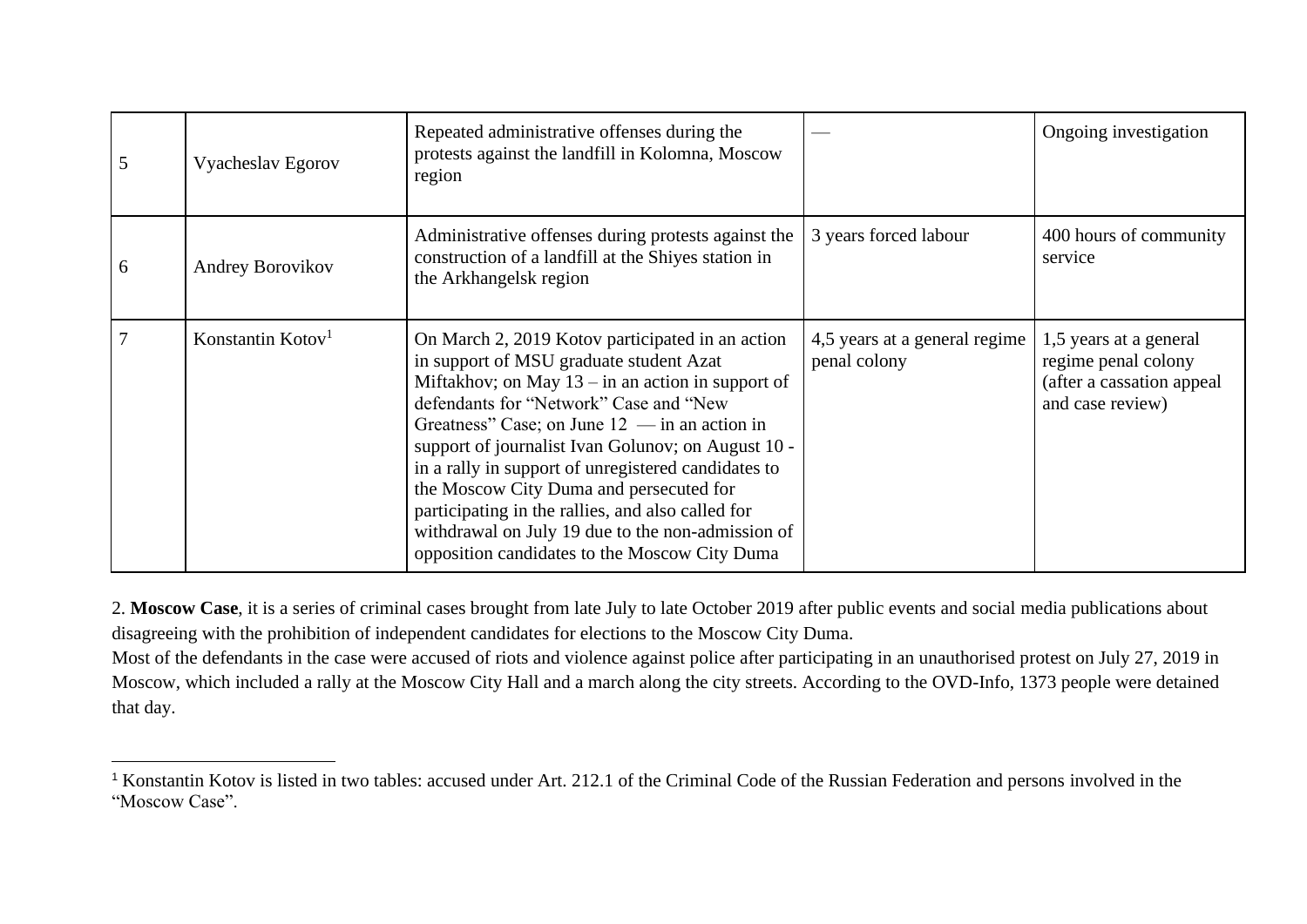| No             | <b>Name</b>            | <b>Actions</b>                                                                                                                                                                                                                                                                                                                                                                                               | <b>Article of Russian</b><br>CC               | <b>Requested</b><br>sentence                                   | <b>Final sentence</b>                                                                                      |
|----------------|------------------------|--------------------------------------------------------------------------------------------------------------------------------------------------------------------------------------------------------------------------------------------------------------------------------------------------------------------------------------------------------------------------------------------------------------|-----------------------------------------------|----------------------------------------------------------------|------------------------------------------------------------------------------------------------------------|
|                | Sergey Abanichev       | According to the version of events initially<br>presented by the law enforcement,<br>Abanichev threw a tin can at a police<br>officer. Abanichev himself denied any<br>wrongdoing and stated that he had only<br>thrown away a paper cup from Burger King.<br>He also stated that he had not participated in<br>the protests, and happened to go to the city<br>centre that day for some shopping.           | part 2 of article 212<br>of the Criminal Code |                                                                | All charges were<br>dropped on<br>September 3rd.<br>Abanichev spent<br>30 days in<br>detention.            |
| $\overline{2}$ | Vladislav Barabanov    | Initially, Barabanov was detained on July<br>27th and arrested for 7 days for alleged<br>participation in an "unauthorized rally". He<br>was later accused of "organizing a directed<br>movement of protesters" on Petrovsky Bld.<br>in the city centre.                                                                                                                                                     | part 2 of article 212<br>of the Criminal Code |                                                                | All charges were<br>dropped on<br>September 3rd.<br>Barabanov spent<br>30 days in pre-<br>trial detention. |
| 3              | Danil Beglets          | Beglets was accused of pulling a police<br>officer's hand while the officer was<br>detaining protesters. As Beglets pleaded<br>guilty, the case was heard according to<br>special procedure, without examining the<br>evidence. During the hearing Beglets<br>apologized to the officer whose hand he<br>pulled and said he transferred him 10<br>thousand rubles as compensation for<br>emotional distress. | part 1 article 318 of<br>the Criminal Code    | 3 years and 2<br>months at a<br>general regime<br>penal colony | 2 years at a<br>minimum<br>security prison<br>camp.                                                        |
| $\overline{4}$ | <b>Dmitry Vasiliev</b> | Vasiliev was initially fined for alleged                                                                                                                                                                                                                                                                                                                                                                     | part 2 of article 212                         |                                                                | All charges were                                                                                           |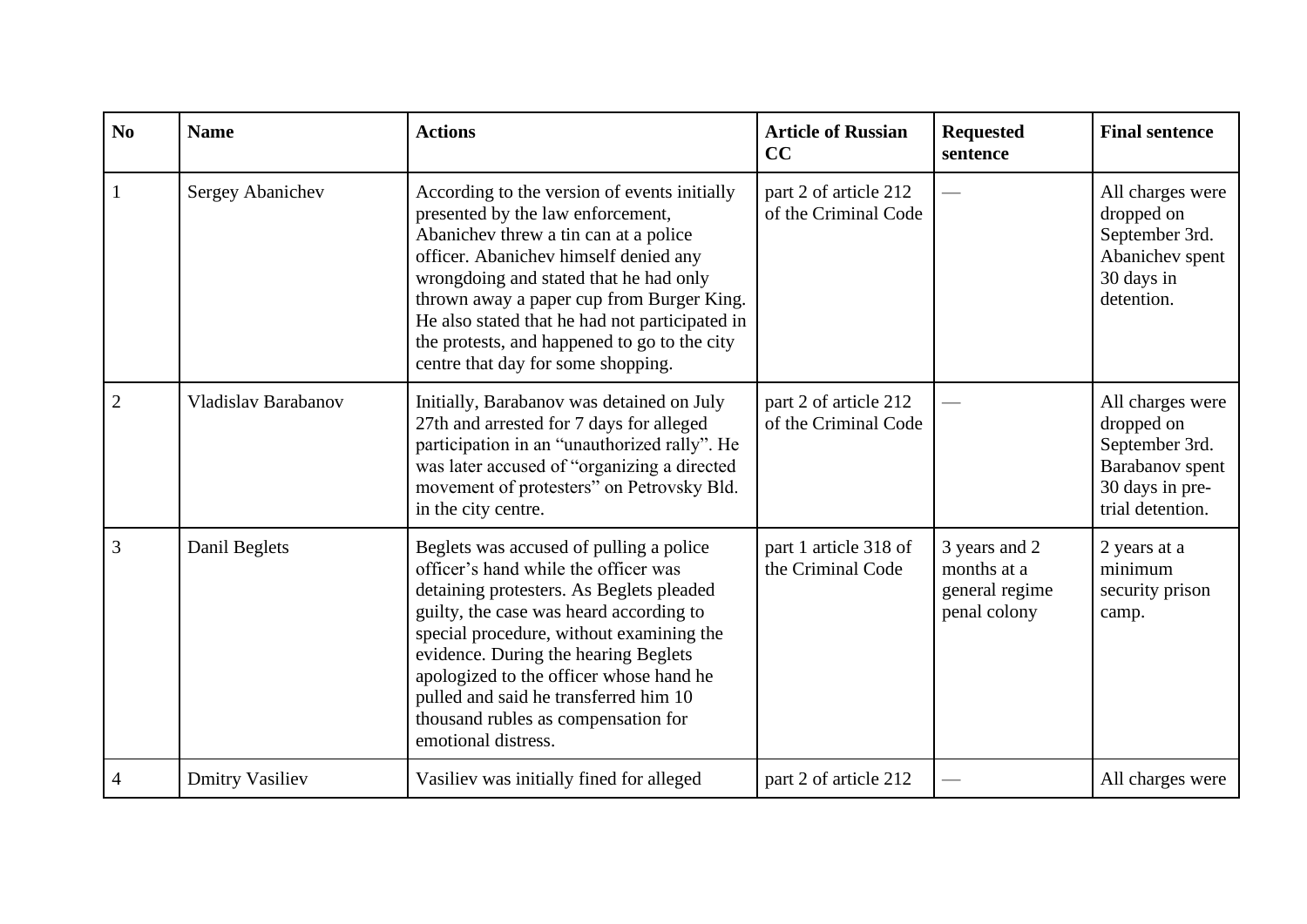|   |                     | participation in an "unauthorized rally". He<br>was later detained by the Investigative<br>Committee as a suspect in the "mass riots"<br>case. Although he suffers from diabetes, he<br>was not allowed his insulin injections in the<br>detention facility, and after spending a night<br>there, he was hospitalized with<br>hyperglycemia. Vasiliev returned from the<br>hospital home.                                                       | of the Criminal Code                                                                                                                                                                 |                                                | dropped.<br>Vasiliev spent<br>only one night in<br>detention, after<br>which he was<br>hospitalized.            |
|---|---------------------|-------------------------------------------------------------------------------------------------------------------------------------------------------------------------------------------------------------------------------------------------------------------------------------------------------------------------------------------------------------------------------------------------------------------------------------------------|--------------------------------------------------------------------------------------------------------------------------------------------------------------------------------------|------------------------------------------------|-----------------------------------------------------------------------------------------------------------------|
| 5 | Aidar Gubaidullin   | According to the investigation, Gubaidullin<br>threw a plastic bottle at law-enforcement<br>officers without hitting any of them. On<br>September 18th, the court sent the case back<br>to the public prosecutor's office to clarify<br>the accusations. He signed a recognizance<br>not to leave.<br>On October 17th, it became known that<br>Gubaidullin had left Russia. On October<br>23rd, he was put on the international wanted<br>list. | part 1 of article 318<br>of the Criminal<br>Code.                                                                                                                                    |                                                |                                                                                                                 |
| 6 | <b>Yegor Zhukov</b> | A Political Science major, Zhukov had a<br>video blog about politics. He was planning<br>to run in Moscow City Council elections but<br>decided to drop out of the race.<br>Initially, Zhukov was charged with<br>participation in mass riots, because during<br>the July 27th rally he allegedly "was<br>gesturing to the right," thus directing other                                                                                         | Initially, part 2 of<br>article 212 of the<br>Criminal Code.<br>These charges were<br>later dropped, the<br>new ones were under<br>part 2 of article 280<br>of the Criminal<br>Code. | 4 years at a<br>general regime<br>penal colony | 3 years<br>suspended<br>sentence with the<br>prohibition to<br>administer any<br>Internet pages<br>for 2 years. |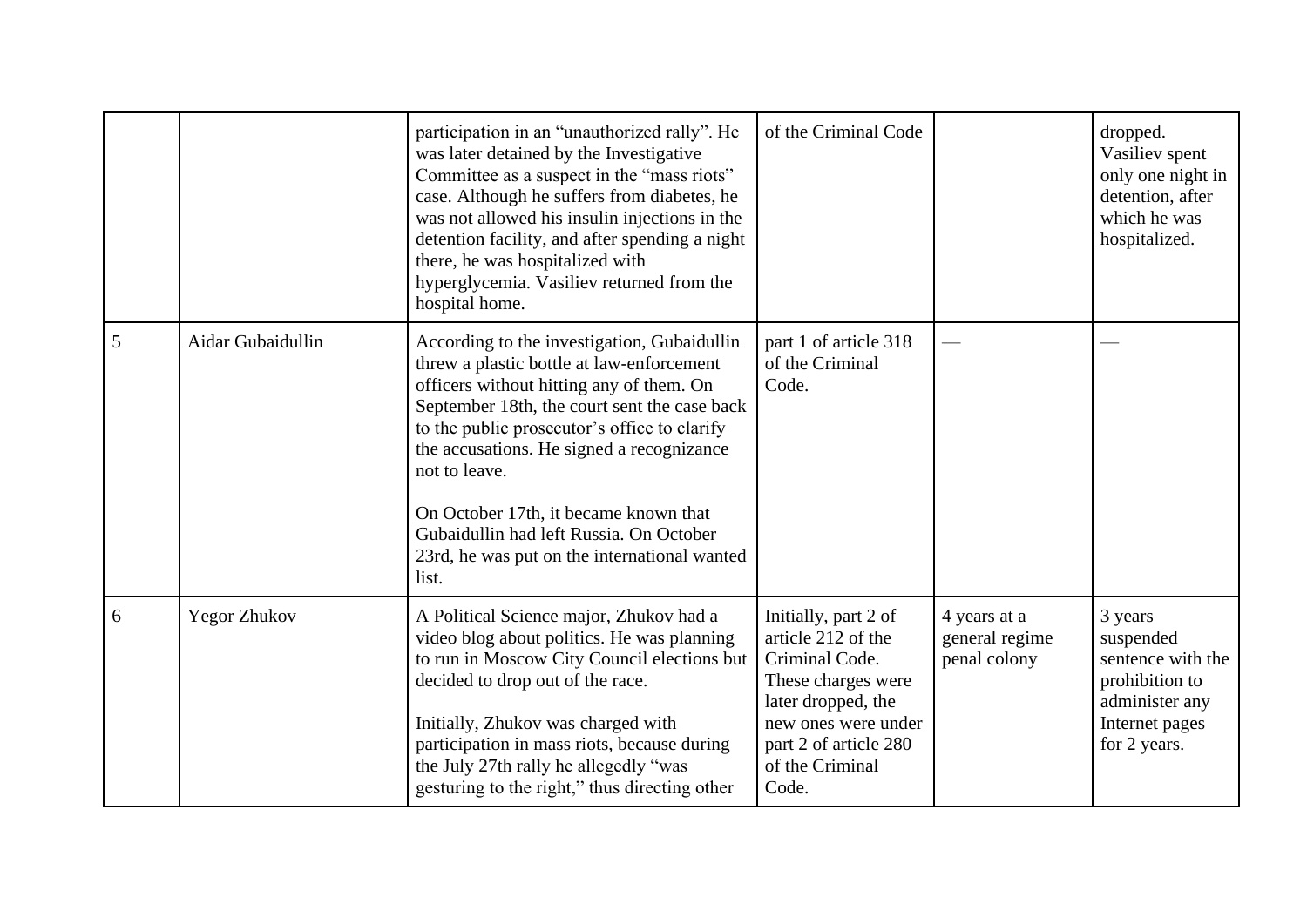|   |                    | protesters.<br>On September 3, his charges of participation<br>in mass riots were dropped, instead he was<br>charged with public calls for extremism via<br>the internet. The prosecution claimed that<br>Zhukov "had decided to involve the general<br>public in his extremist activities directed at<br>destabilizing the socio-political environment<br>in Russia." These charges were based upon<br>videos published on his Youtube channel in<br>2017, one of which was specifically<br>dedicated to nonviolent resistance<br>movements. |                                               |                                                                |                                                  |
|---|--------------------|-----------------------------------------------------------------------------------------------------------------------------------------------------------------------------------------------------------------------------------------------------------------------------------------------------------------------------------------------------------------------------------------------------------------------------------------------------------------------------------------------------------------------------------------------|-----------------------------------------------|----------------------------------------------------------------|--------------------------------------------------|
| 7 | Kirill Zhukov      | During the July 27th protests, Zhukov tried<br>to lift the visor of a national guardsman's<br>helmet. According to the prosecution, that<br>was done with malicious intentions and<br>brought pain to the guardsman. The defence<br>claimed that Zhukov did not even touch the<br>helmet and was trying to attract<br>guardsman's attention to a woman with a<br>head injury.                                                                                                                                                                 | part 1 of article 318<br>of the Criminal Code | 4 years and 6<br>months at a<br>general regime<br>penal colony | 3 years at a<br>general regime<br>penal colony   |
| 8 | Yevgeniy Kovalenko | The prosecution based its case on the fact<br>that Kovalenko threw a garbage can at a<br>national guardsman, hitting his leg.<br>Kovalenko did not deny that during the trial,<br>but argued that he acted in the heat of the<br>moment and had no intention to cause any<br>harm to the guardsman. Defence also                                                                                                                                                                                                                              | part 1 article 318 of<br>the Criminal Code    | 5 years at a<br>general regime<br>penal colony                 | 3.5 years at a<br>general regime<br>penal colony |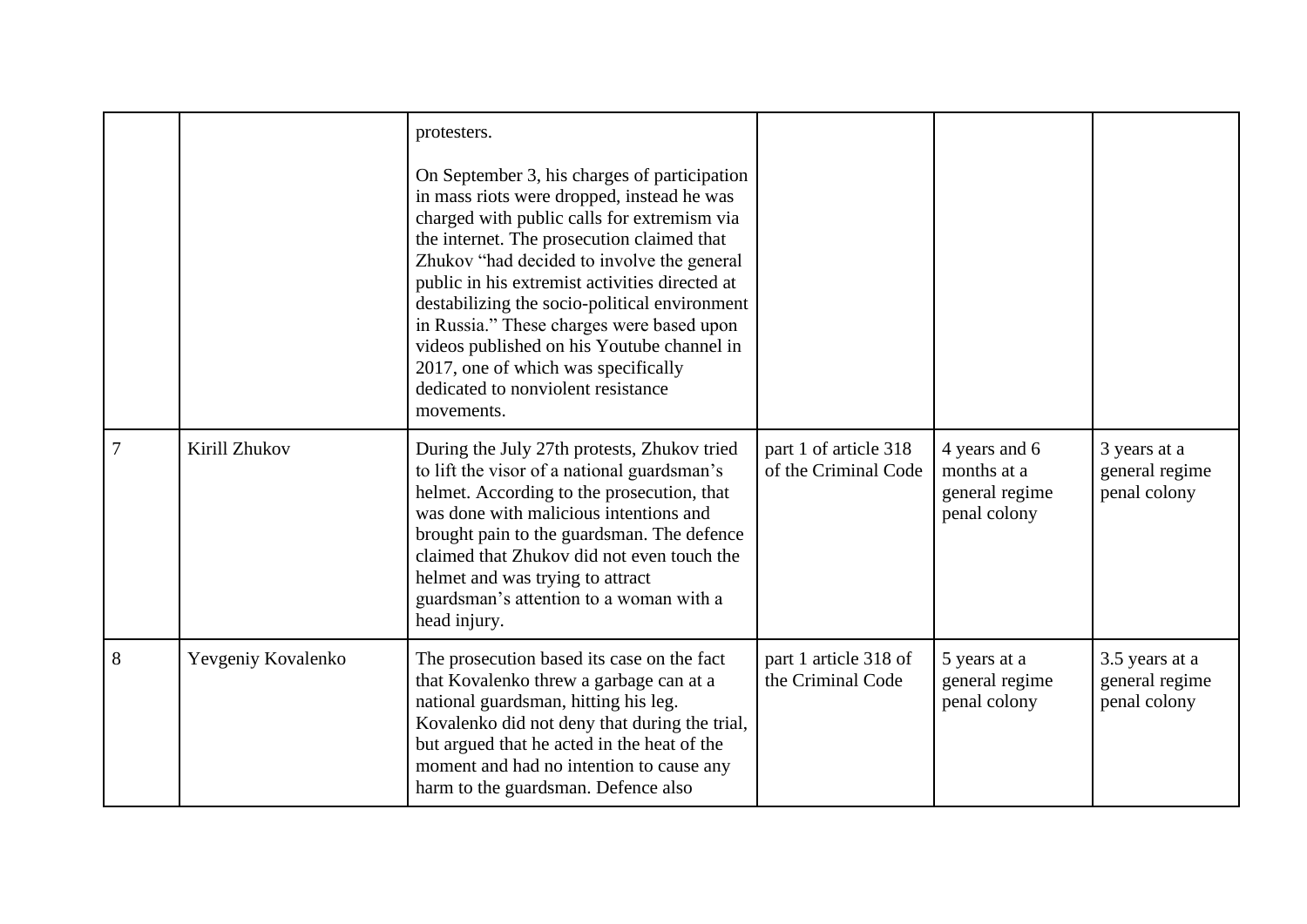|    |                  | pointed out that the guardsman in question<br>did not acquire any injuries.                                                                                                                                                                                                      |                                               |                                                |                                                                                                            |
|----|------------------|----------------------------------------------------------------------------------------------------------------------------------------------------------------------------------------------------------------------------------------------------------------------------------|-----------------------------------------------|------------------------------------------------|------------------------------------------------------------------------------------------------------------|
| 9  | Daniil Konon     | The investigators claimed that Konon had<br>participated in the mass riots. Konon did not<br>deny taking part in the July 27th protests,<br>but stressed that all his intentions and<br>actions were entirely peaceful and<br>nonviolent.                                        | part 2 of article 212<br>of the Criminal Code |                                                | All charges were<br>dropped on<br>September 3rd.<br>Konon spent 30<br>days in<br>detention.                |
| 10 | Valeriy Kostenok | According to the investigation, Kostenok<br>threw two empty plastic bottles at the police<br>officers. He pleaded guilty, but all charges<br>were later dropped.                                                                                                                 | part 2 of article 212<br>of the Criminal Code |                                                | All charges were<br>dropped on<br>September 3rd.<br>Kostenok spent<br>23 days in<br>detention.             |
| 11 | Alexey Minaylo   | Minaylo was charged with participation in<br>mass riots.                                                                                                                                                                                                                         | part 2 of article 212<br>of the Criminal Code |                                                | All charges were<br>dropped on<br>September 26.<br>Minaylo spent 62<br>days in<br>detention.               |
| 12 | Ivan Podkopaev   | According to the prosecution, Podkopaev<br>pepper sprayed several police and<br>Rosgvardiya officers in the face. As<br>Podkopaev pleaded guilty, the case was<br>heard according to special procedure,<br>without examining the evidence. Later he<br>withdrew his guilty plea. | part 1 of article 318<br>of the Criminal Code | 3 years at a<br>general regime<br>penal colony | The verdict was<br>reduced from 3<br>years at a general<br>regime penal<br>colony to 2 years<br>on appeal. |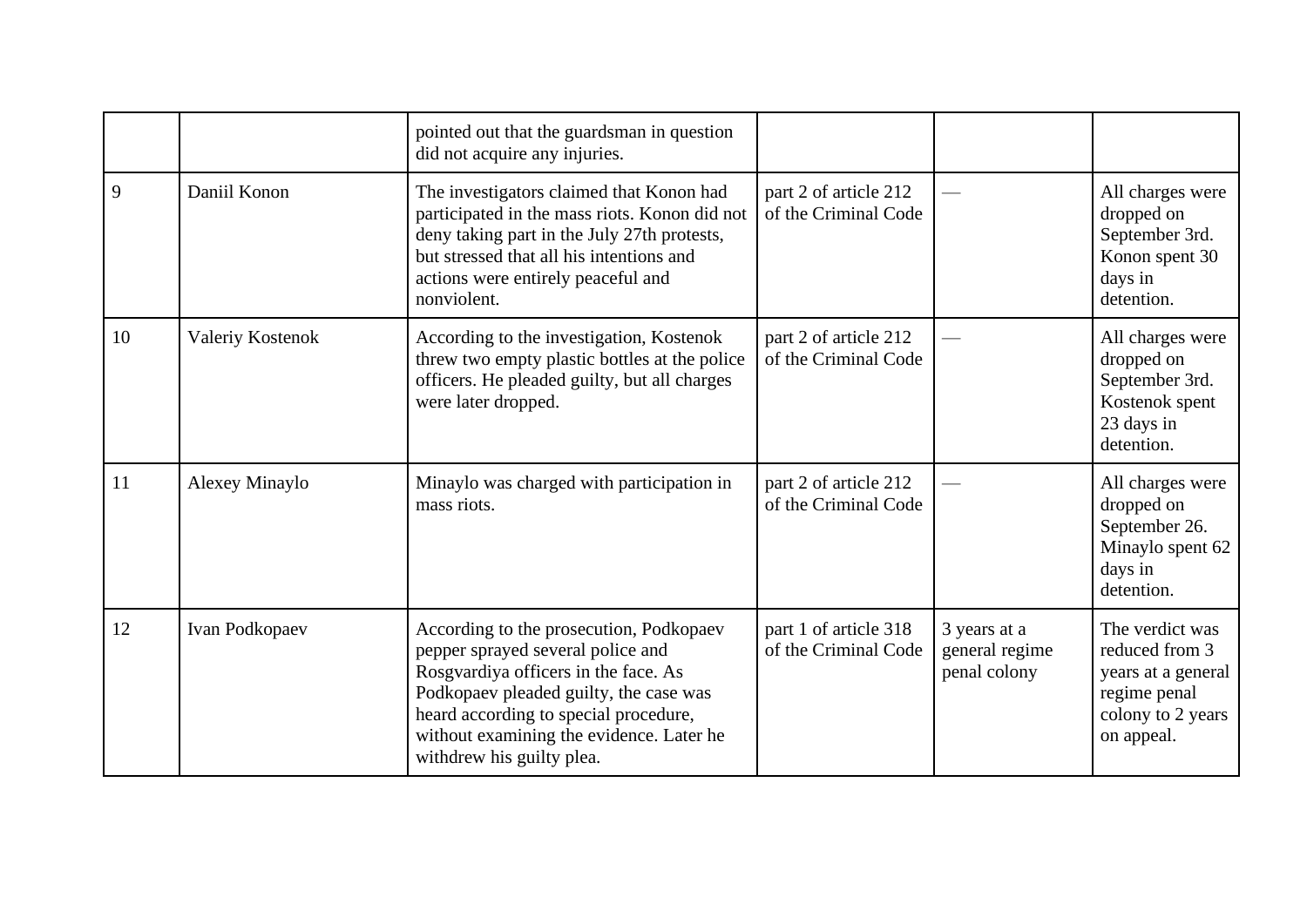| 13 | Samariddin Radjabov | According to the investigation, Radjabov<br>threw a plastic bottle at a Rosgvardia<br>serviceman. He was also accused of mass-<br>rioting but later these charges were dropped.                                                                                                                  | part 1 of article 318<br>of the Criminal Code | 3,5 years at a<br>general regime<br>penal colony | A fine of RUB<br>100 000. Later<br>relieved from<br>payment of the<br>penalty based on<br>time served in<br>the pre-trial<br>detention center<br>and the financial<br>situation of his<br>family. |
|----|---------------------|--------------------------------------------------------------------------------------------------------------------------------------------------------------------------------------------------------------------------------------------------------------------------------------------------|-----------------------------------------------|--------------------------------------------------|---------------------------------------------------------------------------------------------------------------------------------------------------------------------------------------------------|
| 14 | <b>Sergey Fomin</b> | According to the investigators, on July 27,<br>Fomin was coordinating the actions of<br>protesters. He was accused of participating<br>in mass riots.                                                                                                                                            | part 2 of article 212<br>of the Criminal Code |                                                  | All charges were<br>dropped on<br>December 6.<br>Fomin spent 27<br>days in detention<br>before he was<br>moved to house<br>arrest on<br>September 3.                                              |
| 15 | Konstantin Kotov    | Kotov's participation in four peaceful<br>protests, including Demonstration August<br>10, 2019, served as grounds for initiating<br>criminal proceedings. The prosecution also<br>argued that he had made calls to protest<br>when independent candidates were not<br>admitted to the elections. | part 1 of article 212<br>of the Criminal Code | 4.5 years at a<br>general regime<br>penal colony | 4 years at a<br>general regime<br>penal colony                                                                                                                                                    |
| 16 | Pavel Ustinov       | According to the investigation, Ustinov<br>twisted the shoulder of a Rosgvardiya                                                                                                                                                                                                                 | part 2 of article 318<br>of the Criminal Code | 6 years at a<br>general regime                   | The verdict was<br>reduced from 3,5                                                                                                                                                               |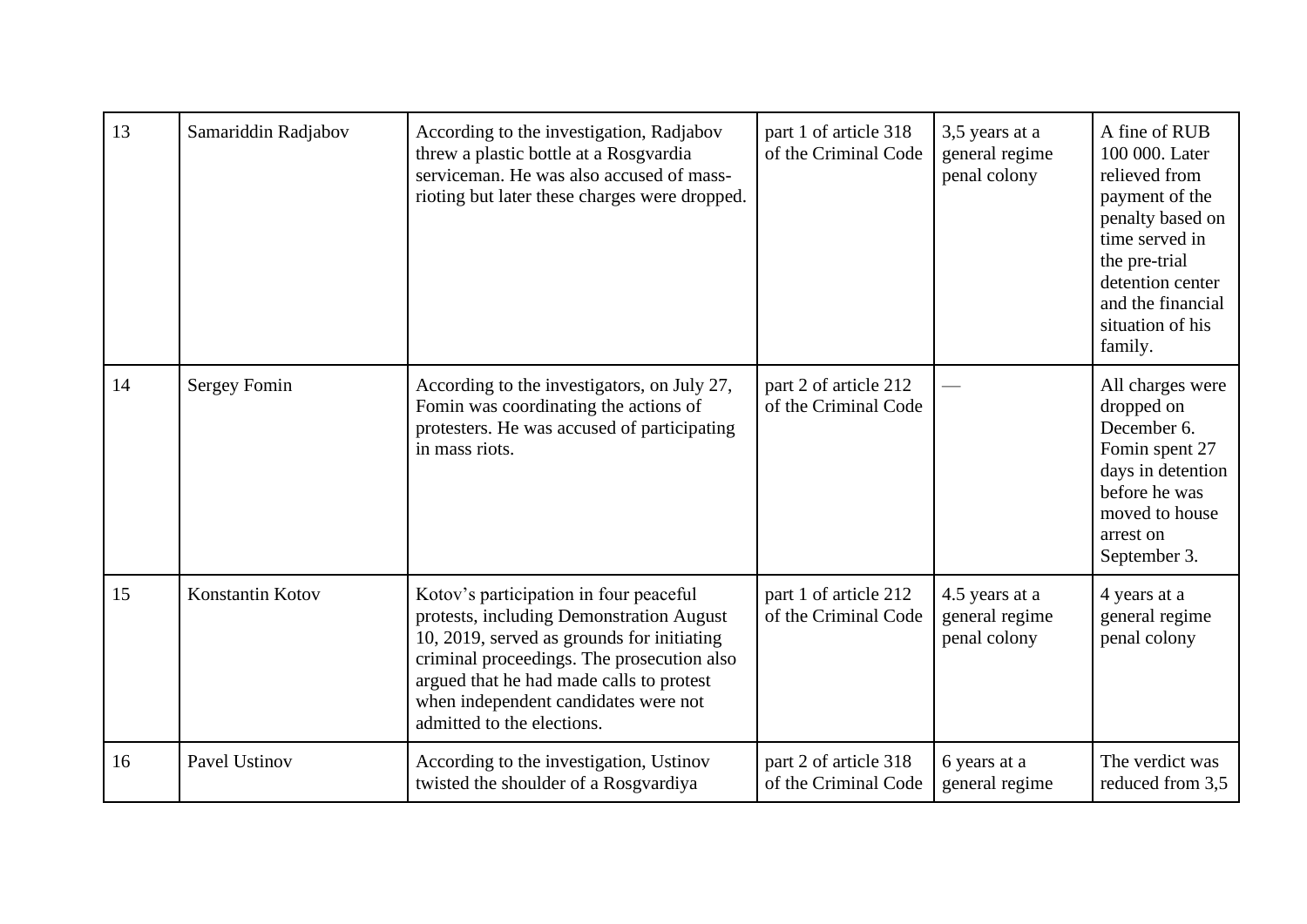|    |                            | officer resisting arrest on August 3 (most of<br>the defendants in the "Moscow Case" were<br>charged with the episodes of July 27, 2019).                                                                                                                                                                                                    |                                               | penal colony                                                   | years at a general<br>regime penal<br>colony to 1 year<br>suspended<br>sentence after<br>public backlash |
|----|----------------------------|----------------------------------------------------------------------------------------------------------------------------------------------------------------------------------------------------------------------------------------------------------------------------------------------------------------------------------------------|-----------------------------------------------|----------------------------------------------------------------|----------------------------------------------------------------------------------------------------------|
| 17 | <b>Eduard Malyshevskiy</b> | According to the investigators,<br>Malyshevskiy, being in a police van on July<br>27, pushed out a window glass that fell and<br>hit the commander of the 2nd anti-riot<br>regiment of the Main Directorate of Internal<br>Affairs. The latter felt "physical pain and<br>dizziness" but was not injured because he<br>was wearing a helmet. | part 1 of article 318<br>of the Criminal Code | 3,5 years at a<br>general regime<br>penal colony               | 3 years at a<br>general regime<br>penal colony                                                           |
| 18 | Nikita Chirtsov            | According to the investigation, Chirtsov<br>intentionally pushed a policeman with both<br>hands in the chest during the July 27th rally.                                                                                                                                                                                                     | part 1 of article 318<br>of the Criminal Code | 3 years and 2<br>months at a<br>general regime<br>penal colony | 1 year at a<br>general regime<br>penal colony                                                            |
| 19 | Andrei Barshai             | According to the investigation, Barshai had<br>pushed a National Guard (Rosgvardiya)<br>officer in the back during the rally on 27<br>July.                                                                                                                                                                                                  | part 1 of article 318<br>of the Criminal Code | 3,5 years at a<br>general regime<br>penal colony               | 3 years<br>suspended<br>sentence                                                                         |
| 20 | Vladimir Emelyanov         | According to the investigators, Emelyanov<br>seized an officer of the National Guard of<br>Russian Federation (Rosgvardiya) by the<br>body armor and pulled him toward himself                                                                                                                                                               | part 1 of article 318<br>of the Criminal Code | 4 years deprivation<br>of liberty                              | two years of<br>suspended<br>sentence, 3 years<br>of probation                                           |
| 21 | Yegor Lesnykh              | Lesnykh was charged with kicking a                                                                                                                                                                                                                                                                                                           | part 1 article 318 of                         | 4 years at a                                                   | 3 years at a                                                                                             |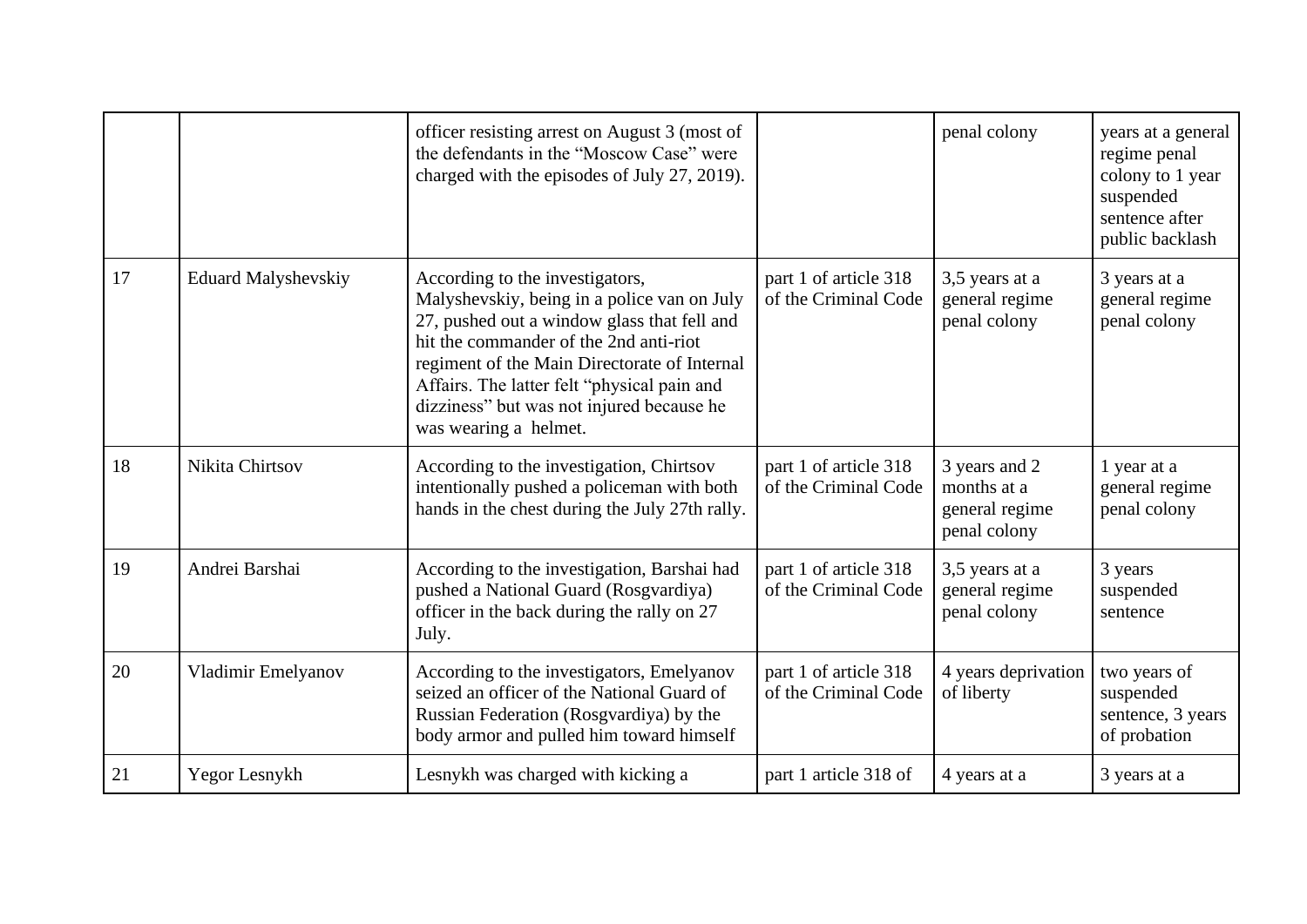|    |                         | Rosgvardiya officer in a lower back area as<br>well as knocking another officer down<br>together with Alexander Mylnikov                                                                                                                                                                                                             | the Criminal Code                              | general regime<br>penal colony                   | general regime<br>penal colony                            |
|----|-------------------------|--------------------------------------------------------------------------------------------------------------------------------------------------------------------------------------------------------------------------------------------------------------------------------------------------------------------------------------|------------------------------------------------|--------------------------------------------------|-----------------------------------------------------------|
| 22 | <b>Maxim Martintsov</b> | At first, Martintsov, along with Lesnykh and<br>Alexander Mylnikov, was charged with<br>knocking a Rosgvardiya officer to the<br>ground. But at the initial hearing, his lawyer<br>said that after reviewing the video of the<br>incident, Martintsov was accused of having<br>hit a law-enforcement officer lying on the<br>ground. | part 1 article 318 of<br>the Criminal Code     | 3,5 years at a<br>general regime<br>penal colony | 2,5 years at a<br>general regime<br>penal colony          |
| 23 | Alexander Mylnikov      | According to investigators, he, along with<br>Lesnykh, began kicking the officer, and then<br>knocked him to the ground on a sidewalk.                                                                                                                                                                                               | part 1 of article 318<br>of the Criminal Code  | 3 years at a<br>general regime<br>penal colony   | 2 years<br>suspended<br>sentence, 3 years<br>of probation |
| 24 | <b>Pavel Novikov</b>    | According to the investigators, Novikov hit<br>a policeman with a water-filled plastic bottle<br>on the head. The prosecution also states that<br>Mr. Novikov hit the policeman one more<br>time on the right shoulder                                                                                                               | part 1 art. 318 of the<br><b>Criminal Code</b> | 3 years at a<br>general regime<br>penal colony   | a fine of RUB<br>120 000                                  |
| 25 | Sergei Surovtsev        | The investigators believe that on 27 July<br>Surovtsev had lifted a section of the metal<br>fence and hit a Rosgvardia serviceman with<br>it, and then "tried to block movements of<br>other law-enforcement officers"                                                                                                               | part 1 of article 318<br>of the Criminal Code  | 4 years deprivation<br>of liberty                | 2,5 years in a<br>general regime<br>penal colony          |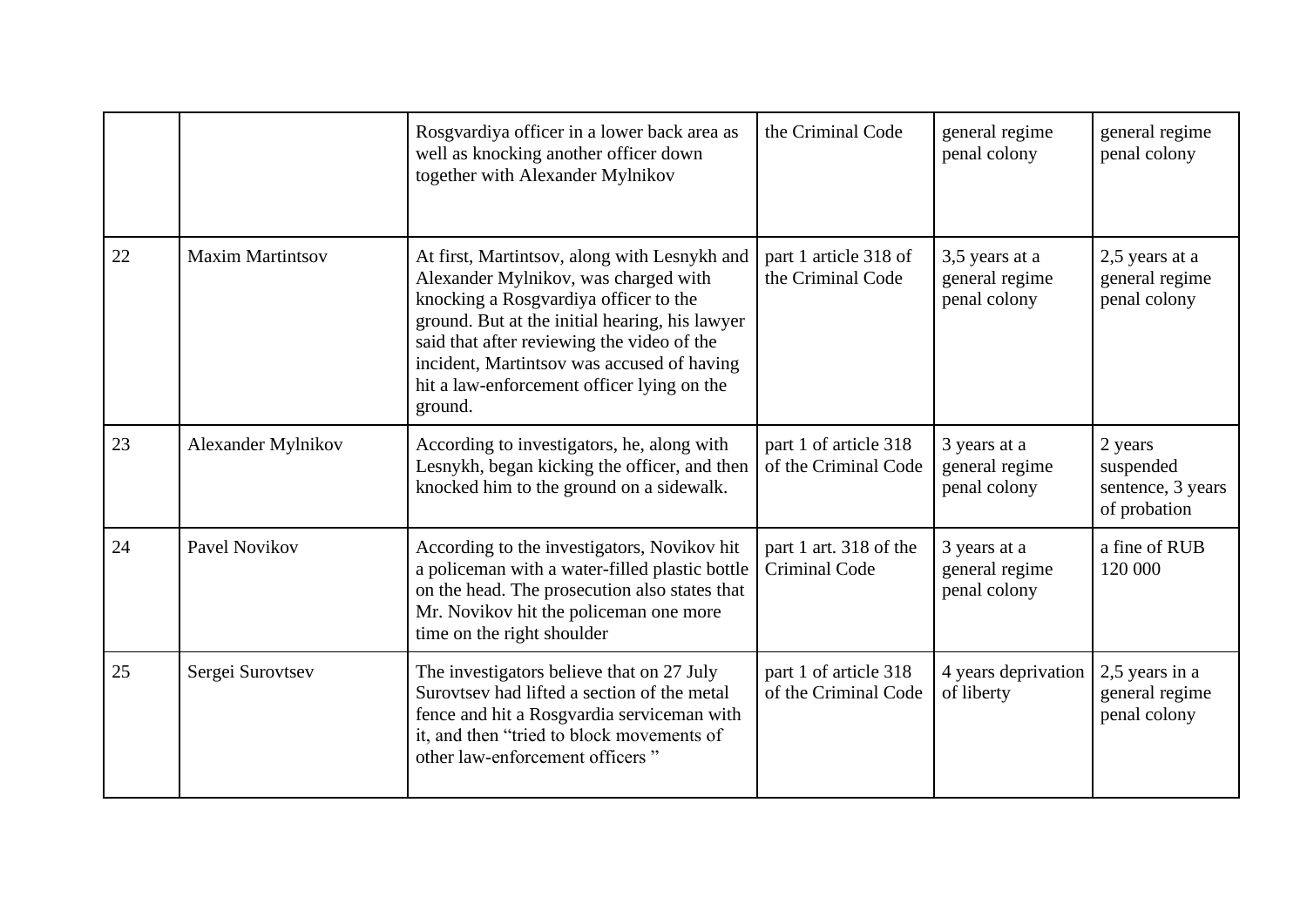| 26 | Sergey Medenkov | According to investigators, Medenkov<br>pulled on the bullet proof vest of a riot police of the Criminal Code<br>officer, Maxim Saliev, who was trying to<br>detain one of the participants of the July 27<br>protest | part 1 of article 318 |  | An international<br>search warrant<br>has been issued<br>for his arrest |
|----|-----------------|-----------------------------------------------------------------------------------------------------------------------------------------------------------------------------------------------------------------------|-----------------------|--|-------------------------------------------------------------------------|
|----|-----------------|-----------------------------------------------------------------------------------------------------------------------------------------------------------------------------------------------------------------------|-----------------------|--|-------------------------------------------------------------------------|

3. On **September 9, 2018**, actions against raising the retirement age initiated by supporters of Alexei Navalny were taken across Russia. About 1200 people were detained.

| N <sub>0</sub> | <b>Name</b>       | <b>Actions</b>                                                                                                                                                                                                                                             | <b>Article of Russian</b><br>CC            | <b>Requested</b><br>sentence | <b>Final sentence</b>                |
|----------------|-------------------|------------------------------------------------------------------------------------------------------------------------------------------------------------------------------------------------------------------------------------------------------------|--------------------------------------------|------------------------------|--------------------------------------|
|                | Taras Loboychenko | According to search warrant, "he called for<br>riots' participation and violence against law<br>enforcement officers" during the September<br>9th rally in Chelyabinsk                                                                                     | part 3 article 212 of<br>the Criminal Code |                              | All charges were<br>dropped          |
|                | Igor Valeev       | According to search warrant, "he called for<br>riots' participation and violence against law<br>enforcement officers" during the September<br>9th rally in Chelyabinsk                                                                                     | part 3 article 212 of<br>the Criminal Code |                              | All charges were<br>dropped          |
| 3              | Olga Gyammer      | According to the investigators, she inflicted<br>a "bruise by the back of the nail plate" to the<br>police officer.<br>Gyammer tried to prevent the detention of<br>her friend, a political activist, when they left<br>home heading to a protest rally in | part 1 article 318 of<br>the Criminal Code | No information               | $1,5$ years<br>suspended<br>sentence |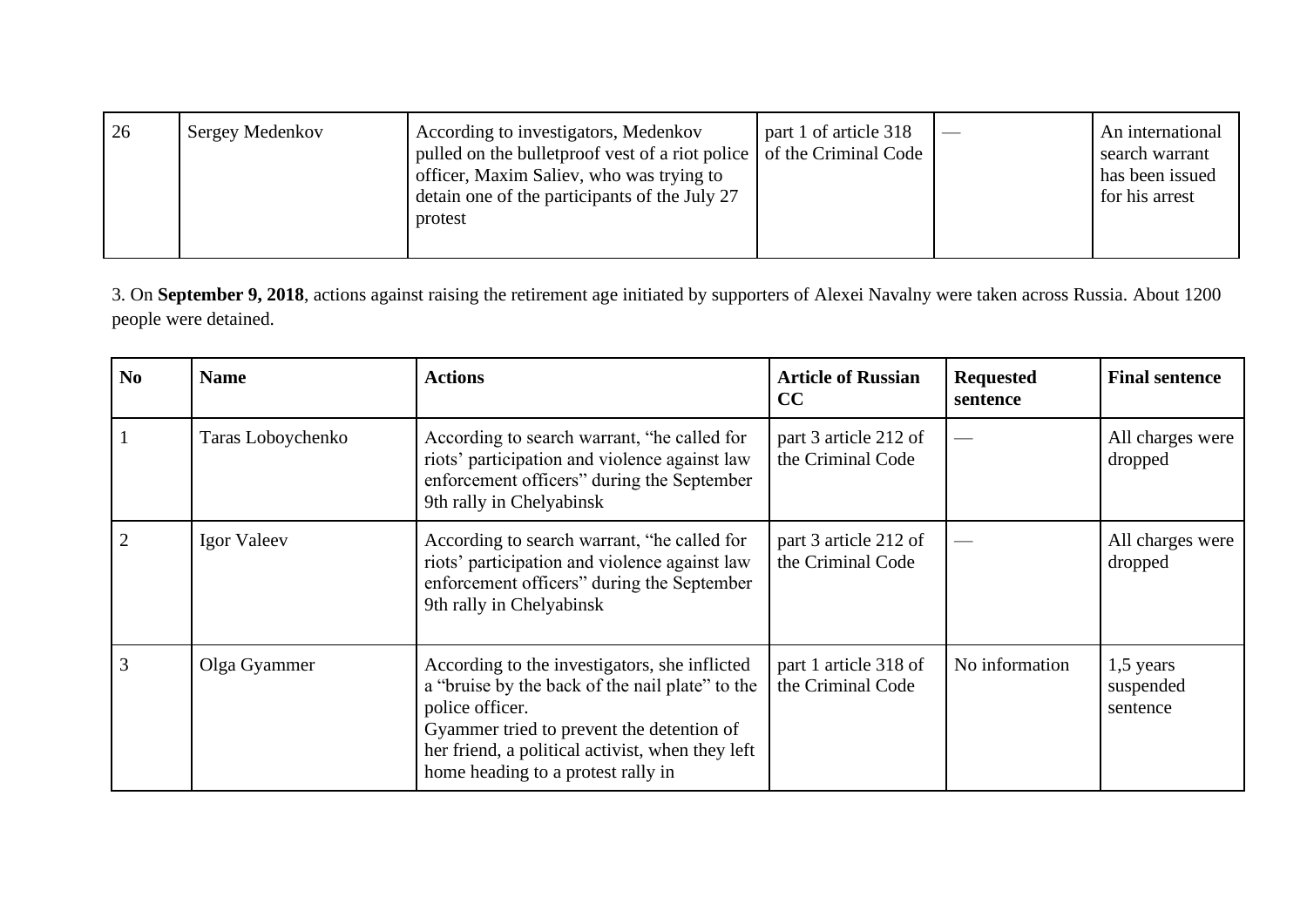|                 | Novokuznetsk.                                                                                                                                                                                                                                                                                         |                       |                            |                                                   |
|-----------------|-------------------------------------------------------------------------------------------------------------------------------------------------------------------------------------------------------------------------------------------------------------------------------------------------------|-----------------------|----------------------------|---------------------------------------------------|
| Michail Benyash | According to the investigators, he hitted the<br>police officer three times and bit another one   the Criminal Code<br>during detention.<br>As a lawyer, Beniash headed to the detainees<br>during the rally in Krasnodar to provide<br>legal assistance and was severely beaten<br>during detention. | part 1 article 318 of | A fine of RUB $40$<br>000. | A fine of RUB<br>30 000 (waiting)<br>for appeal). |

4. The protests dated **May 5, 2018** against the fourth presidential term of Vladimir Putin called «He is not our tsar» were organized by the opposition politician Alexei Navalny and took place in different cities of Russia. 1,600 people in total were detained.

| N <sub>0</sub> | <b>Defendant</b>    | <b>Case description</b>                                                                                                                                                                                                                                                                                                   | <b>Article of Criminal</b><br>Code                       | <b>Requested</b><br>punishment | <b>Finally</b><br>announced<br>punishment                            |
|----------------|---------------------|---------------------------------------------------------------------------------------------------------------------------------------------------------------------------------------------------------------------------------------------------------------------------------------------------------------------------|----------------------------------------------------------|--------------------------------|----------------------------------------------------------------------|
|                | Mikhail Tsakunov    | According to the version of the investigation,<br>during his detention at a protest in Saint<br>Petersburg, Tsakunov hit a policeman and<br>knocked out his tooth                                                                                                                                                         | part. 2 art. 318,<br>reclassified to part. 1<br>art. 318 | 2 years suspended              | Acquitted on<br>appeal; spent<br>about a year in<br>detention center |
| $\overline{2}$ | Boris Zolotarevskiy | According to the investigation, Aleksey<br>Navalny, the Chelyabinsk State Coordinator,<br>together with a group of people, participated<br>in clashes with the police officers and<br>breached the cordon at the meeting, and<br>Zolotarevsky was detained before the start of<br>the action and did not take part in it. | part. 2 art. 213                                         |                                | Case is ceased                                                       |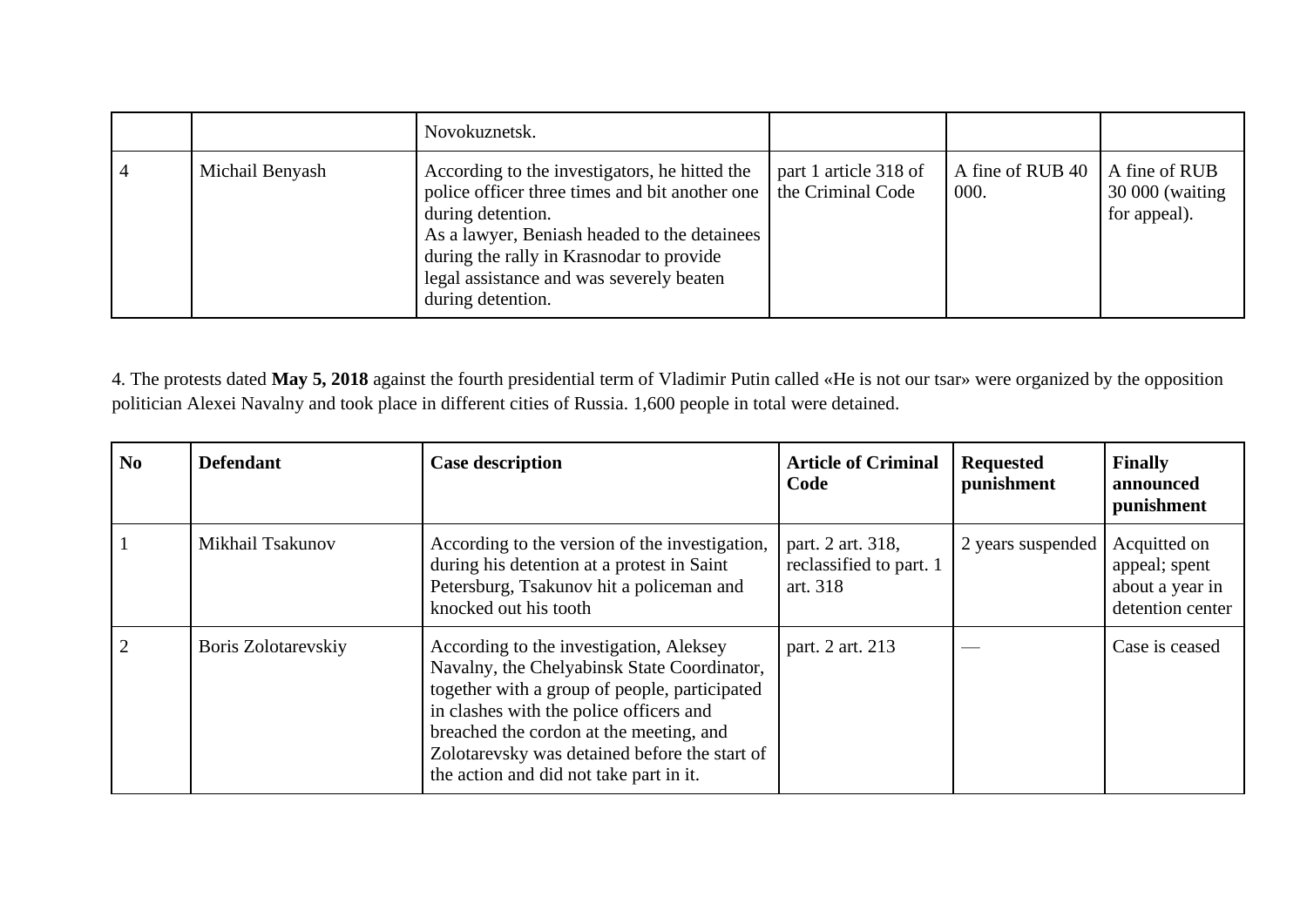| 3 | Oksana Eremina   | According to the investigation, together with<br>a group of persons, she participated in<br>clashes with the police and breached the<br>cordon at a meeting in Chelyabinsk | part. 2 art. 213 |                          | Court is in<br>progress                               |
|---|------------------|----------------------------------------------------------------------------------------------------------------------------------------------------------------------------|------------------|--------------------------|-------------------------------------------------------|
| 4 | Yury Vashurin    | , , , ,                                                                                                                                                                    | $\cdot$ "        |                          | Court is in<br>progress                               |
| 5 | Mikhail Takhirov | ,,,,                                                                                                                                                                       | , , , ,          |                          | Not anymore a<br>person of<br>interest in the<br>case |
| 6 | I. Tyshenko      | ,,,,                                                                                                                                                                       | ,,,,             |                          | Not anymore a<br>person of<br>interest in the<br>case |
|   | Natalia Podolyak | According to the investigation, during a<br>meeting in Krasnoyarsk, she kicked a<br>policeman in his shin.                                                                 | p. 1 art. 318    | 170 thousand<br>RUB fine | 170 thousand<br>RUB fine                              |

5. The protests called «**The Electoral Strike**» took place on 28 January 2018 in the form of rallies, processions and single pickets in more than 100 cities of Russia. The protesters protested the refusal of the Central Election Commission to register the opposition Alexei Navalny as a candidate for the presidential election. Around 350 people have been detained during the protests.

| N <sub>0</sub> | <b>Defendant</b>    | <b>Case description</b>                                                    | <b>Article of</b><br><b>Criminal Code</b> | <b>Requested</b><br>punishment  | <b>Finally announced</b><br>punishment |
|----------------|---------------------|----------------------------------------------------------------------------|-------------------------------------------|---------------------------------|----------------------------------------|
|                | Konstantin Saltykov | He was arrested in Moscow together<br>with Alexei Navalny, whose arrest he | part. 1 art. 318                          | One year at a<br>general regime | 10 months at a<br>general regime penal |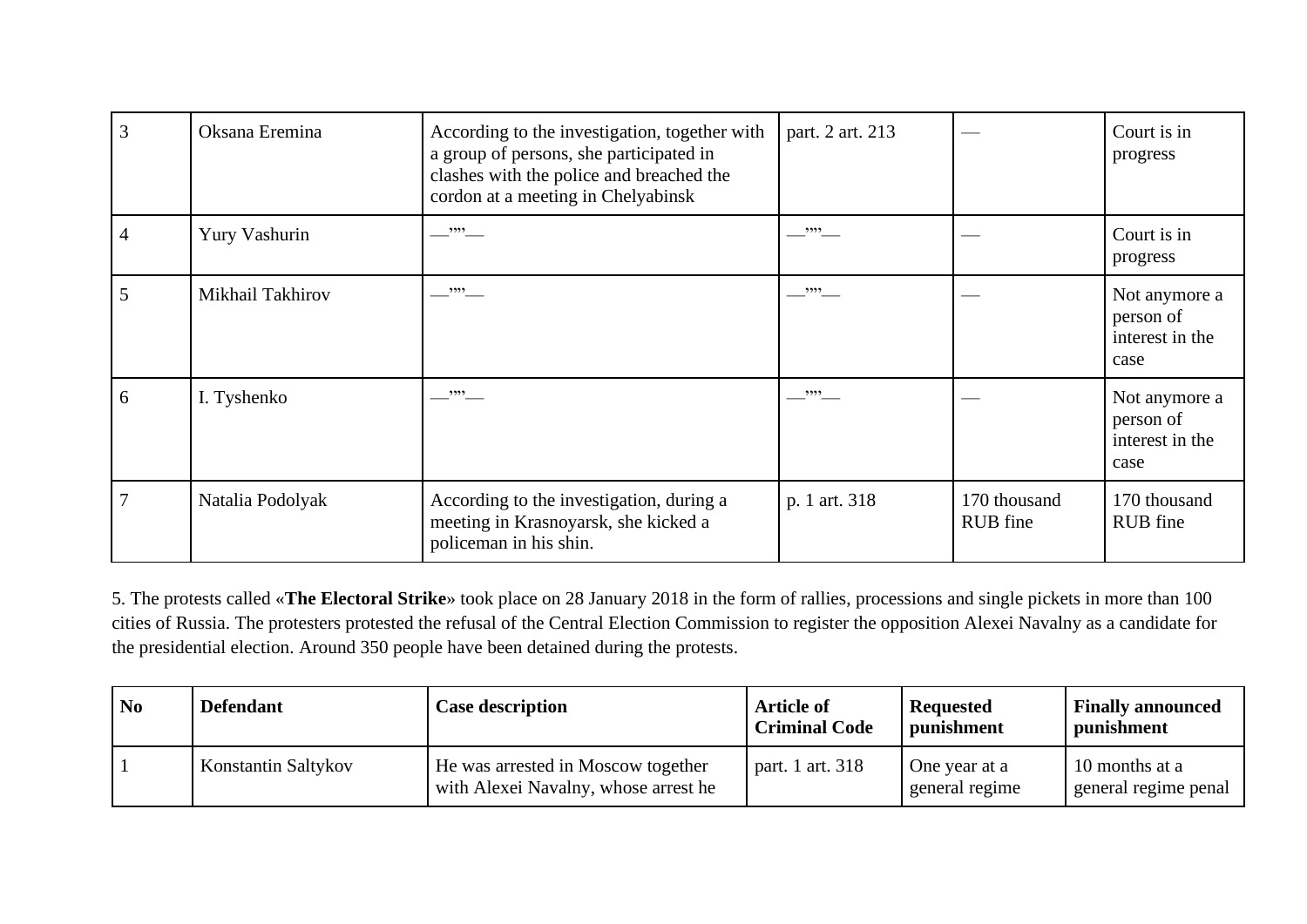| tried to prevent; according to the<br>investigation, Saltykov used violence<br>against two police officers | penal colony | colony (in fact, the<br>punishment had<br>already been served<br>in a detention center<br>by the time of the<br>sentence) |
|------------------------------------------------------------------------------------------------------------|--------------|---------------------------------------------------------------------------------------------------------------------------|
|------------------------------------------------------------------------------------------------------------|--------------|---------------------------------------------------------------------------------------------------------------------------|

6. On **June 12, 2017**, actions "We call for answers" were held across the country demanding the authorities to respond to the investigation of the Anti-Corruption Fund about Dmitry Medvedev. Over 1700 people were detained during the rally

| N <sub>0</sub> | <b>Name</b>        | <b>Actions</b>                                                                                                                                                                                                                    | <b>Article of Russian</b><br>CC               | <b>Requested</b><br>sentence                       | <b>Final sentence</b>                         |
|----------------|--------------------|-----------------------------------------------------------------------------------------------------------------------------------------------------------------------------------------------------------------------------------|-----------------------------------------------|----------------------------------------------------|-----------------------------------------------|
|                | Michail Galyashkin | During the rally in Moscow he sprayed<br>gas from a pepper cylinder on the<br>Russian Guardsman                                                                                                                                   | part 1 article 318<br>of the Criminal<br>Code | $1,5$ years at a<br>general regime<br>penal colony | 1 year suspended<br>sentence                  |
|                | Dmitry Myakshin    | According to the investigators, a 17-<br>year-old participant of the rally in St.<br>Petersburg knocked out a tooth of the<br>inspector of the patrol service.<br>According to the defense, Myakshin fell<br>on him accidentally. | part 2 article 318<br>of the Criminal<br>Code | 2 years suspended<br>sentence                      | l year 8 months<br>suspended sentence         |
| 3              | Vladimir Abrosimov | According to the investigators, he<br>punched the Russian Guardsman at the<br>rally in Saint-Petersburg                                                                                                                           | part 1 article 318<br>of the Criminal<br>Code | 1 year suspended<br>sentence                       | A fine of RUB 100<br>000.                     |
|                | Rasim Iskakov      | According to the investigators, during<br>actions in Moscow, Iskakov used                                                                                                                                                         | part 1 article 318<br>of the Criminal         | 3 years at a<br>general regime                     | 2 years 6 months at a<br>general regime penal |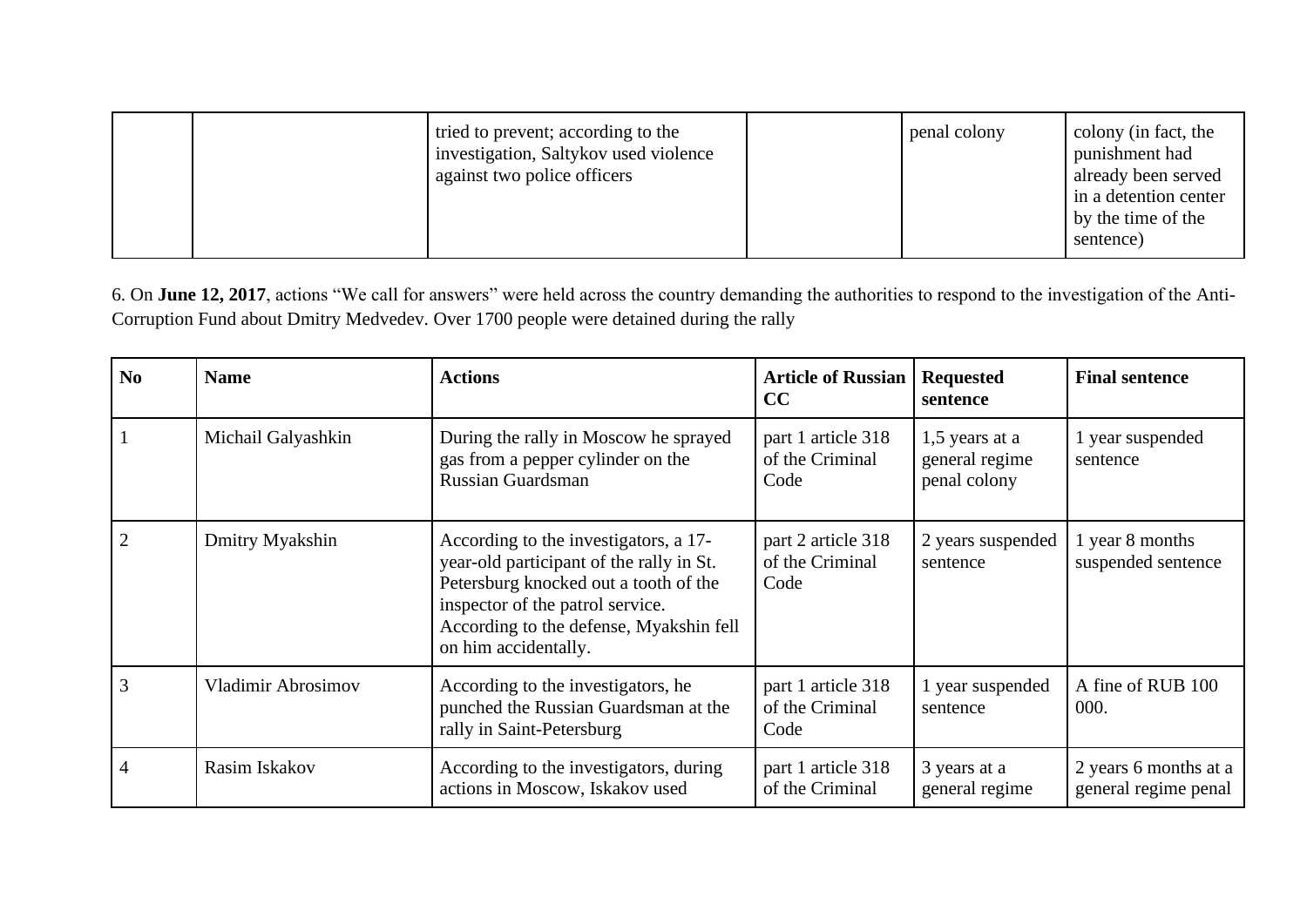| violence against police officers twice,<br>kicking them | Code | penal colony | colony |
|---------------------------------------------------------|------|--------------|--------|
|---------------------------------------------------------|------|--------------|--------|

7. On **March 26, 2017**, protests "He is not Dimon for us" took place throughout Russia after the release of the investigation movie about Dmitry Medvedev made by the Anti-Corruption Fund. Over 1800 people were detained during the rally

| N <sub>0</sub> | <b>Name</b>           | <b>Actions</b>                                                                                                                                                                                                               | <b>Article of Russian</b><br>CC               | <b>Requested</b><br>sentence                   | <b>Final sentence</b>                         |
|----------------|-----------------------|------------------------------------------------------------------------------------------------------------------------------------------------------------------------------------------------------------------------------|-----------------------------------------------|------------------------------------------------|-----------------------------------------------|
|                | Evgeny Vladenkov      | The participant of the rally in<br>Petrozavodsk was accused of punching<br>the police officer in the face no less than<br>three times.                                                                                       | part 1 article 318<br>of the Criminal<br>Code | No information                                 | 1 year suspended<br>sentence                  |
| $\overline{2}$ | <b>Dmitry Borisov</b> | According to the investigators, the<br>detained participant of the protest action<br>in Moscow, twice released his left foot<br>and hit one of the police officers on the<br>head, while being carried by five<br>policemen. | ,,,,                                          | 3 years at a<br>general regime<br>penal colony | 1 years at a general<br>regime penal colony   |
| 3              | Alexei Politikov      | According to the investigators, he<br>grabbed a police officer, tried to knock<br>him to the ground and punch him in the<br>belly, trying to prevent Vyacheslav<br>Maltsev from being detained for actions<br>in Moscow.     | ,,,,                                          | 2 years at a<br>general regime<br>penal colony | 1,5 years at a general<br>regime penal colony |
| 4              | Dmitry Krepkin        | According to the investigators, he kicked<br>the police officer in the hip at the rally in                                                                                                                                   | , 2, 3, 6                                     | 3 years at a<br>general regime                 | 1,5 years at a general<br>regime penal colony |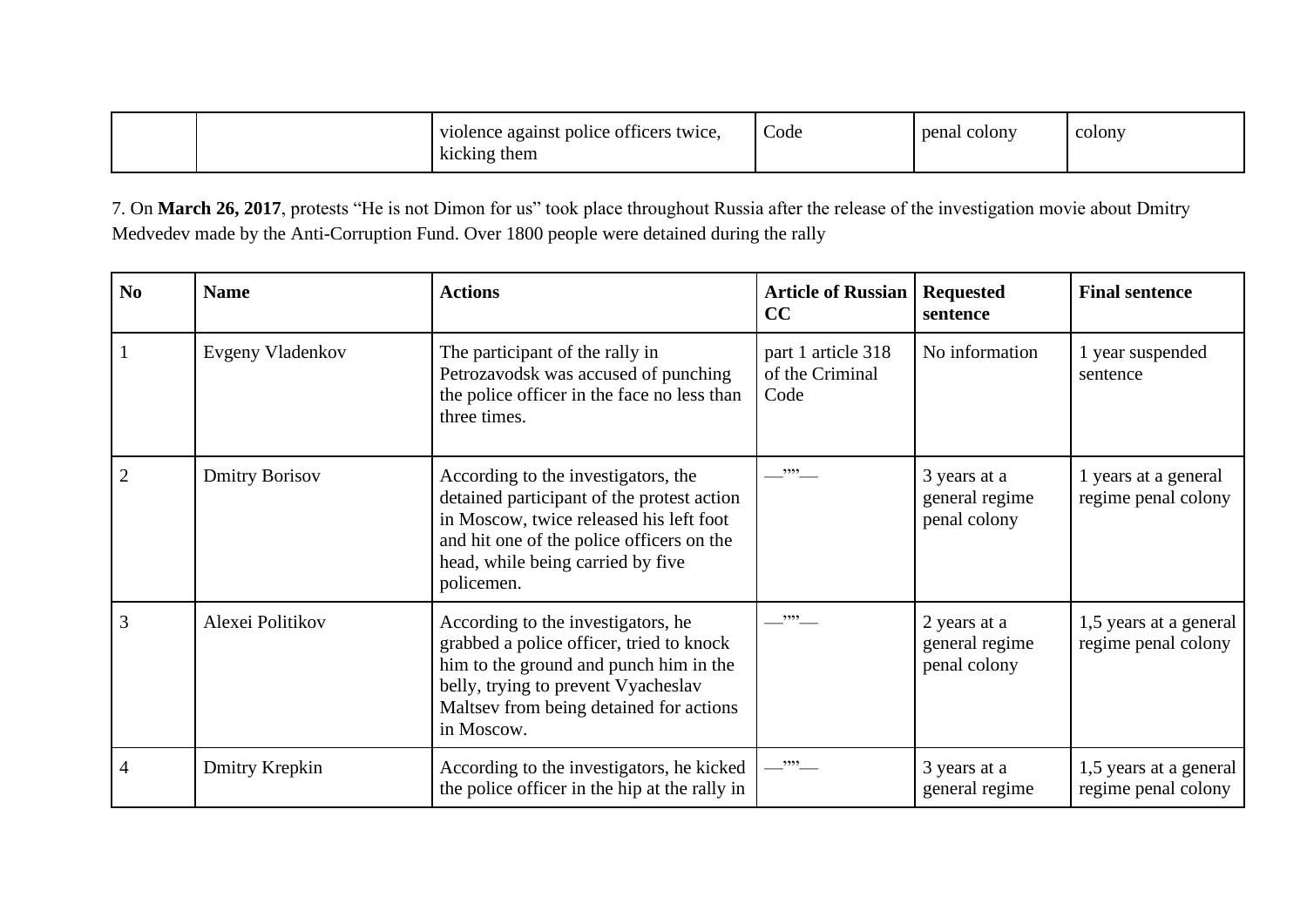|                |                           | Moscow.                                                                                                                                                                                                                                                            |                                                                                                           | penal colony                                   |                                               |
|----------------|---------------------------|--------------------------------------------------------------------------------------------------------------------------------------------------------------------------------------------------------------------------------------------------------------------|-----------------------------------------------------------------------------------------------------------|------------------------------------------------|-----------------------------------------------|
| 5              | <b>Alexander Shpakov</b>  | The investigation considered that he was<br>trying to release the other detainees on<br>Tverskaya from the paddy wagon and<br>punched the police officer at least two<br>times in the head. At the paddy wagon<br>Shpakov himself was beaten by police as<br>well. | $\overline{\phantom{a}}^{}$                                                                               | 2 years at a<br>general regime<br>penal colony | 1,5 years at a general<br>regime penal colony |
| 6              | <b>Stanislav Zimovets</b> | According to the investigators, a<br>participant of the protest action in<br>Moscow threw a piece of a brick at the<br>Russian Guardsman.                                                                                                                          | , , , ,                                                                                                   | 3 years at a<br>general regime<br>penal colony | 2,5 years at a general<br>regime penal colony |
| $\overline{7}$ | Yury Kuliy                | According to the investigators, during<br>the anti-corruption rally on March 26,<br>Dmitry Gavryutin, the Russian<br>Guardsman, was grabbed "by the hand in<br>the shoulder area" and this caused him<br>pain.                                                     | $\overline{\phantom{a}}^{}$                                                                               | 2 years at a<br>general regime<br>penal colony | 8 months at a colony<br>settlement            |
| 8              | <b>Maksim Beldinov</b>    | A participant of a protest rally in<br>Volgograd kicked a police officer who<br>detained a teenager                                                                                                                                                                | ,,,,                                                                                                      | No information                                 | 1,5 years suspended<br>sentence               |
| 9              | Sergey Kukushkin          | According to the investigators, a<br>participant of an action in Vladivostok<br>grabbed a policeman by the "third finger<br>of his left hand, causing him physical<br>pain" (later it was announced about the<br>fracture of the finger)                           | part 1 article 318<br>of the Criminal<br>Code changed to<br>part 2 article 318<br>of the Criminal<br>Code | No information                                 | 3 years suspended<br>sentence                 |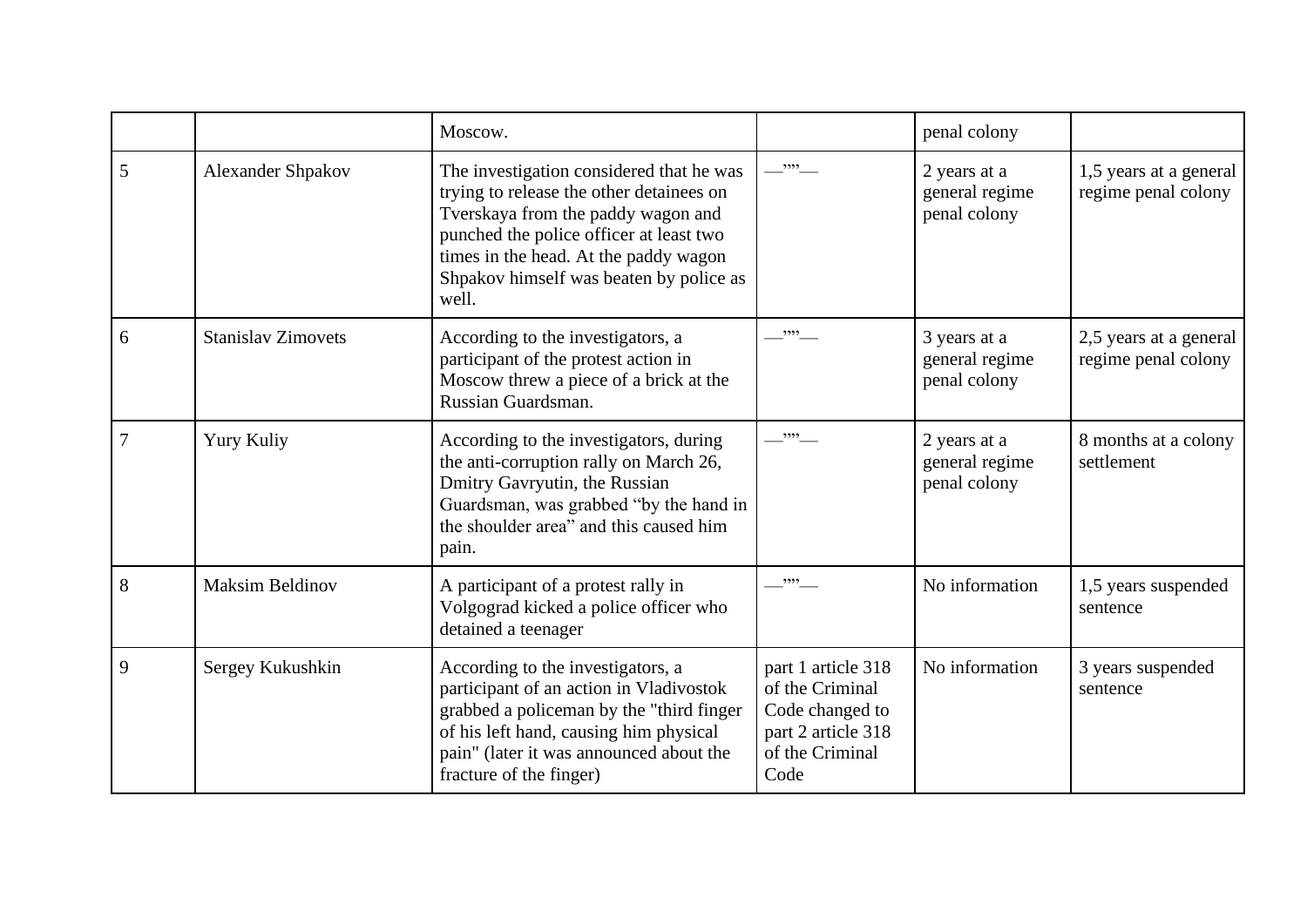| 10 | Andrey Kosykh | According to the investigators, a<br>participant of an action in Moscow<br>punched one policeman in the head<br>protected by a helmet, and kicked the<br>other one in the neck and lower jaw area<br>on the right. The second policeman was<br>diagnosed with a closed head injury and<br>concussion | part 1 and 2 article $\vert 4,5$ years at a<br>$318$ of the<br>Criminal Code | general regime<br>penal colony | 3 years 8 at a general<br>regime penal colony |
|----|---------------|------------------------------------------------------------------------------------------------------------------------------------------------------------------------------------------------------------------------------------------------------------------------------------------------------|------------------------------------------------------------------------------|--------------------------------|-----------------------------------------------|

8. In 2014, calls for a peaceful rally on 18 May at **Manezhnaya Square in Moscow** were published in the Internet; the rally finally did not take place. The accused was arrested in early 2015 in connection with a criminal case.

| N <sub>0</sub> | <b>Defendant</b> | <b>Case description</b>                                                                                                                                                                                               | <b>Article of Criminal</b><br>Code    | <b>Requested</b><br>punishment                                            | <b>Finally announced</b><br>punishment   |
|----------------|------------------|-----------------------------------------------------------------------------------------------------------------------------------------------------------------------------------------------------------------------|---------------------------------------|---------------------------------------------------------------------------|------------------------------------------|
|                | Valeriy Shishkin | The investigation incriminated to Shishkin<br>editing and posting videos to the Internet<br>which, according to the investigation,<br>contained calls for riots and incitement to<br>hatred on the nationality basis. | part. 3 art. 212, part.<br>1 art. 282 | 3 years 4<br>months at a<br>general regime   penal colony<br>penal colony | 3 years 11 months at<br>a general regime |

9. **"Bolotnaya Square"** Case: approved protest action — so-called "March of the Millions"; protest against the inauguration of Vladimir Putin for his third presidential term; Moscow, May 6, 2012; the number of detainees in protests is 436 according to official data / about 650 according to unofficial data. The table shows the criminal cases that are ongoing or initiated after 2015, the bulk of the criminal prosecutions began already in late May 2012.

| N <sub>0</sub> | <b>Name</b> | cusation<br>couset<br>∸ | $\mathbf{H}$<br><b>Russiar</b><br>-ot<br>МА | - Kequested | ↽<br>. Sentence<br>†ına. |
|----------------|-------------|-------------------------|---------------------------------------------|-------------|--------------------------|
|----------------|-------------|-------------------------|---------------------------------------------|-------------|--------------------------|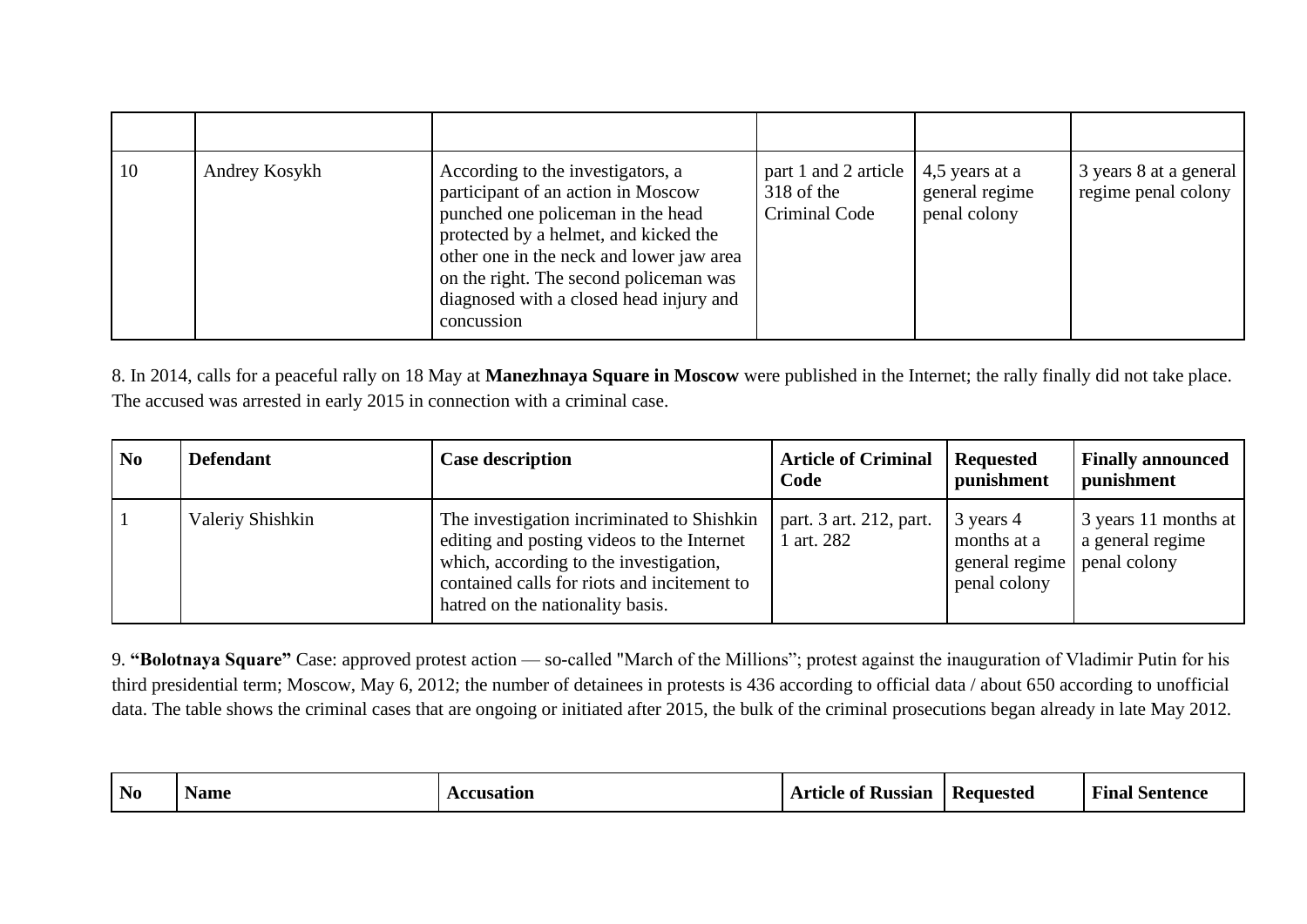|                |                         |                                                                                                                                                                                                                                                                 | CC                                                                                                          | sentence                               |                                                                                                                                                                                                                                                                                                                                                       |
|----------------|-------------------------|-----------------------------------------------------------------------------------------------------------------------------------------------------------------------------------------------------------------------------------------------------------------|-------------------------------------------------------------------------------------------------------------|----------------------------------------|-------------------------------------------------------------------------------------------------------------------------------------------------------------------------------------------------------------------------------------------------------------------------------------------------------------------------------------------------------|
|                | <b>Dmitry Buchenkov</b> | According to the investigation, Buchenkov<br>beat up and pepper sprayed several police<br>officers and flipped over the portable<br>toilets. The defense side provided evidence<br>that Buchenkov was not at all in Moscow at<br>the time of the demonstration. | part 1 of article<br>318 of the<br>Criminal Code<br>part 2 of article<br>212 of the<br><b>Criminal Code</b> | 8 years<br>deprivation of<br>liberty   | 2,5 years at a<br>general regime<br>penal colony (in<br>absentia; left the<br>country, obtained<br>political asylum in<br>Lithuania). The<br>term of<br>imprisonment was<br>deemed to have<br>been served in<br>connection with<br>the offset of the<br>time spent by<br>Buchenkov in the<br>pre-trial detention<br>center and under<br>house arrest. |
| $\overline{2}$ | <b>Anatoly Leonin</b>   | According to the investigation, Leonin hit<br>the police officer on the back with his hand<br>twice                                                                                                                                                             | part 2 of article<br>212 of the<br><b>Criminal Code</b>                                                     |                                        | Amnestied                                                                                                                                                                                                                                                                                                                                             |
| 3              | Ivan Nepomnyashchikh    | According to the investigation, he tried to<br>prevent the detention of aggressively<br>behaving protesters and then hit the police<br>officers several times with his hands and<br>umbrella                                                                    | part 2 of article<br>212 of the<br>Criminal Code<br>part 1 of article<br>318 of the<br><b>Criminal Code</b> | 3,5 years<br>deprivation of<br>liberty | 2,5 years at a<br>general regime<br>penal colony                                                                                                                                                                                                                                                                                                      |